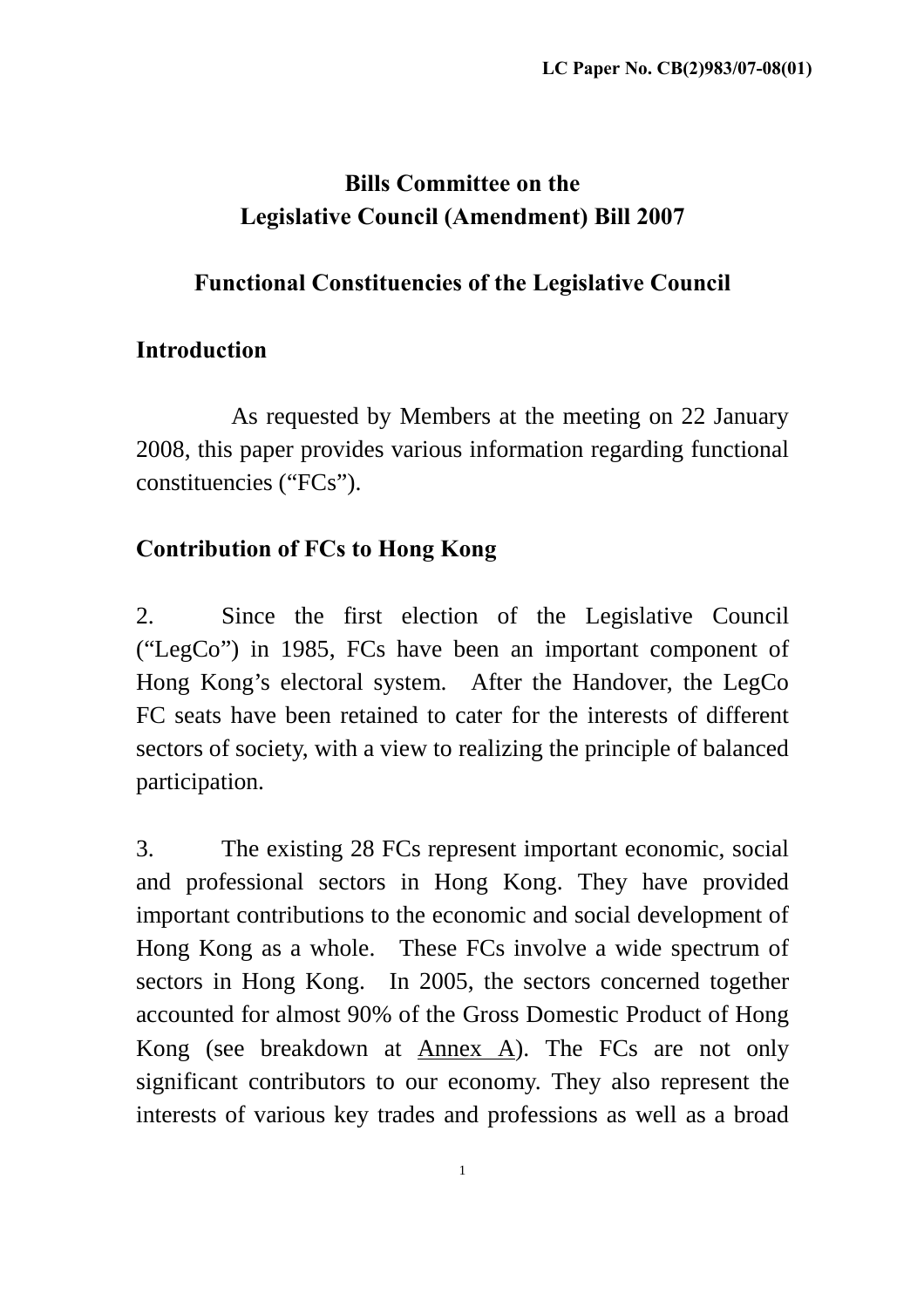spectrum of the community.

# **Number of FCs and Delineation/Adjustment of Electorate of FCs**

4. The number of FCs has increased in stages from 19 in 1985 to 28 at present. There have also been changes to their delineation. Successive terms of the LegCo and different sectors in the Hong Kong community have been heavily involved in the development process. At different stages, the Government also conducted consultations with the LegCo and the community over the development of FCs.

5. Regarding the delineation of electorates of FCs, in general FCs which comprise corporate electors are made up of major organizations representative of the relevant sectors or their corporate members, including trade associations, labour unions and professional bodies. As for professional sector FCs, their composition in general is based on professional membership with well-established and recognized qualifications, including statutory qualifications.

6. The most crucial development regarding FCs since the Handover was the setting up of nine new FCs for the election for the first-term LegCo. In this connection, the Government issued a consultation document in 1997 to consult the public on the sectoral coverage and delineation of these nine new FCs. The proposals were implemented through the Legislative Council Ordinance ("LCO"). The nine new FCs reflected the then latest development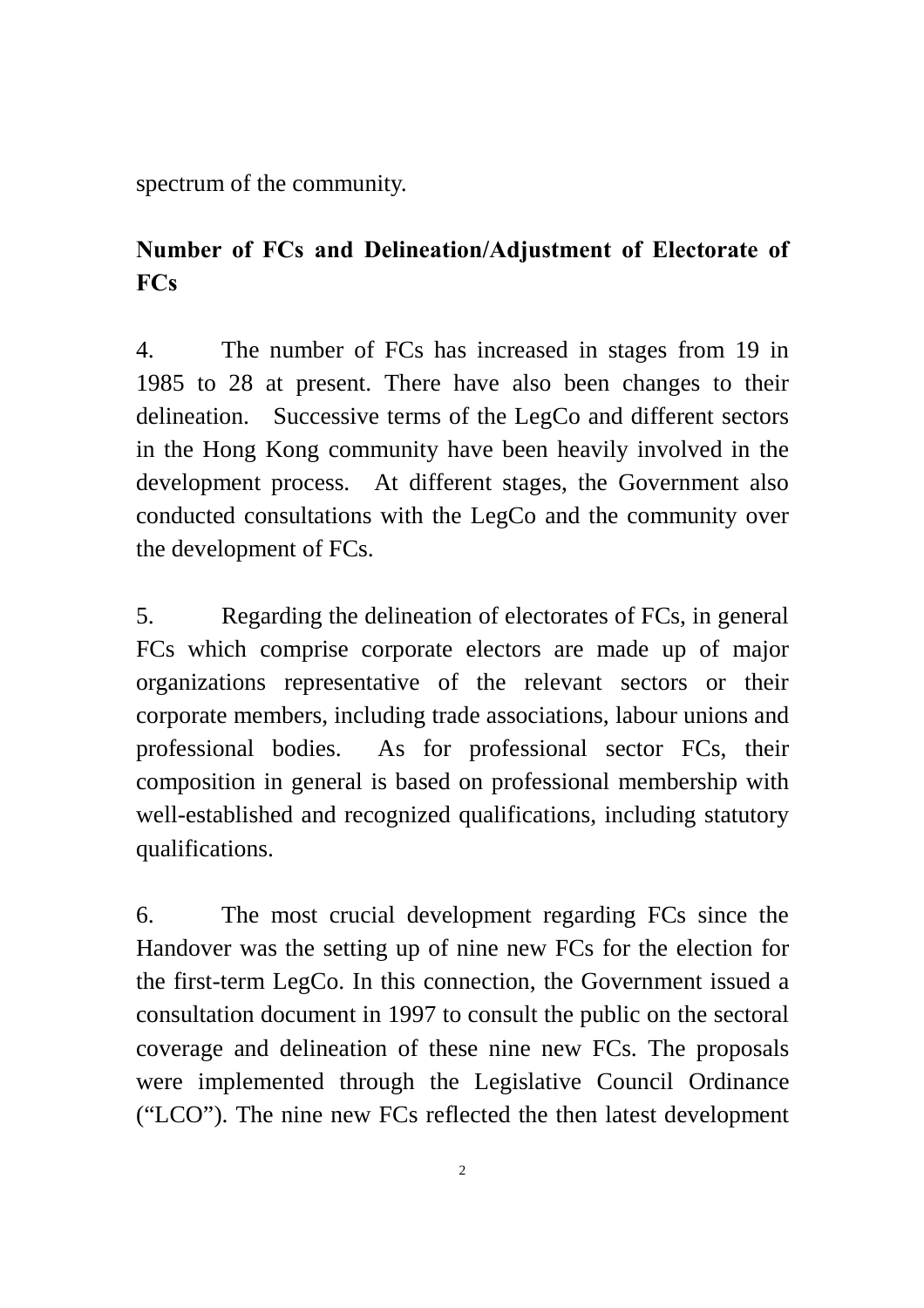of the community. For instance, an Information Technology FC was established for the first time.

7. Since the enactment of the LCO in 1997, the Government has reviewed the Ordinance before every LegCo general election, taking into account the latest developments and relevant factors. The amendments sought to update, as appropriate, the sectoral coverage of FCs and the delineation of the electorate of individual FCs.

8. In preparation for the elections for the second-term and the third-term LegCo in 2000 and 2004 respectively, the Government reviewed and processed legislative amendments regarding FCs. In light of the latest developments in the community and the relevant sectors, the Government, as appropriate, proposed adjustments to the sectoral coverage of FCs. Corporate bodies with a status comparable to that of existing corporate electors and representative bodies in the relevant trade were included in the relevant FCs. Besides, the eligibility criteria of certain FCs were updated in light of changes in statutory registration/licensing regime. We also deleted those corporate bodies which had ceased operation or were no longer holding the specified type of licence/franchise.

9. In preparation for relevant adjustments, the Government consulted the LegCo and sought views from the relevant organizations and individuals. We also gauged the opinions expressed in the media and by the general public before proposing legislative amendments to the LegCo. The current composition and

3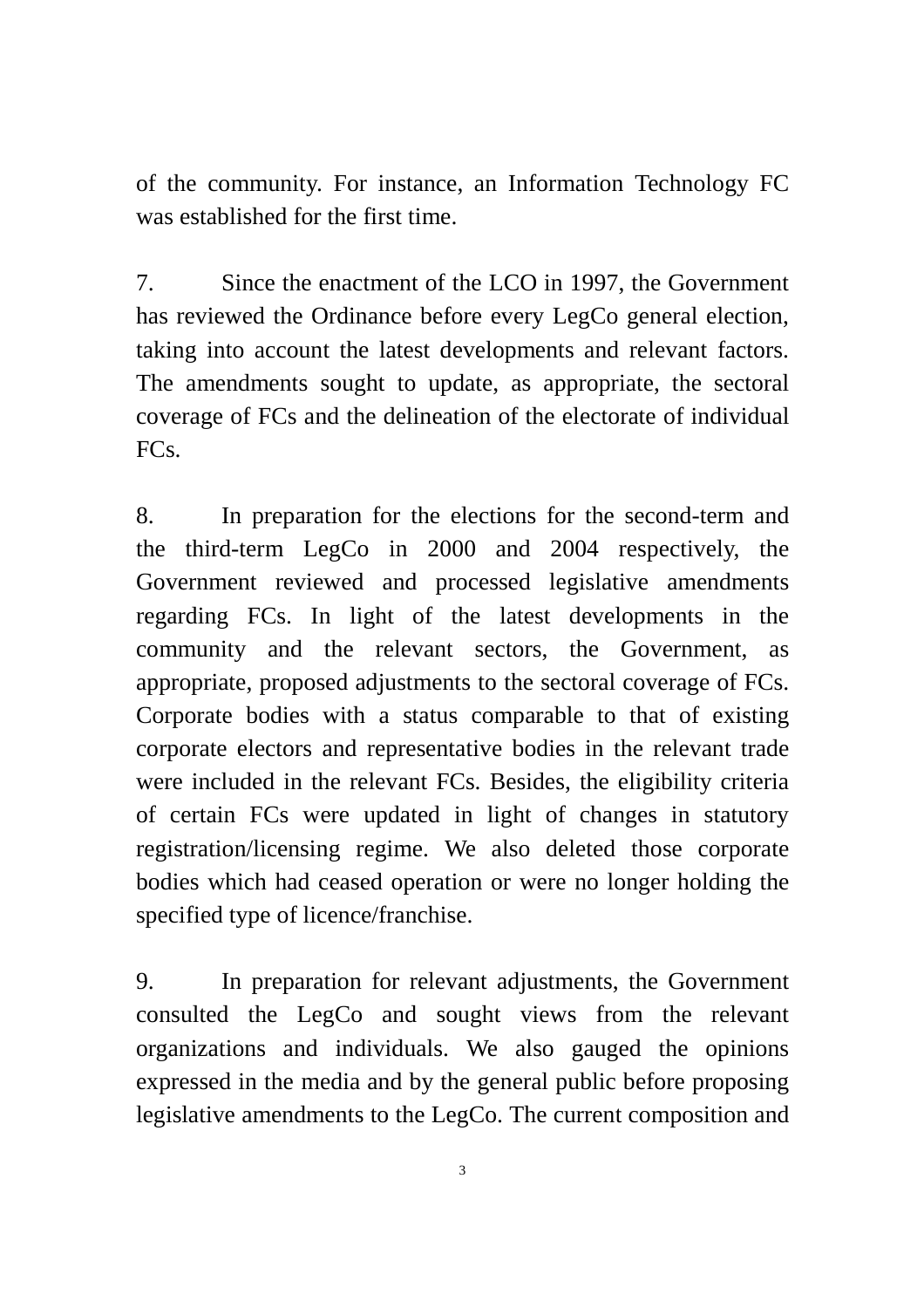delineation of electorate of FCs encompass proposals set out in the LegCo (Amendment) Ordinance 2003 passed by the LegCo on 3 July 2003, as well as technical amendments in the Chief Executive ("CE") Election and LegCo Election (Miscellaneous Amendments) Ordinance 2006 passed on 10 May 2006.

10. Regarding the method of forming LegCo in 2008, the Government set up the Constitutional Development Task Force in January 2004 and issued five reports to consult widely on issues relating to the method of forming LegCo in 2008, including the composition of FCs. On 21 December 2005, the Government put to the LegCo two motions to amend Annexes I and II of the Basic Law respectively to implement the package of proposals for the methods of selecting the CE in 2007 and forming LegCo in 2008. As the motions did not receive the required two-thirds majority support of LegCo Members, the proposals could not be processed further.

#### **Applications from Organizations for Inclusion into FCs**

11. Since the enactment of the LegCo (Amendment) Ordinance 2003, we have received a total of 75 applications from organizations proposing their inclusion in the electorate of FCs (details are at Annex B).

12. Since the motion submitted by the Government on 21 December 2005 on the method of forming LegCo in 2008 did not receive the required support from the LegCo, in accordance with the Interpretation made by the Standing Committee of the National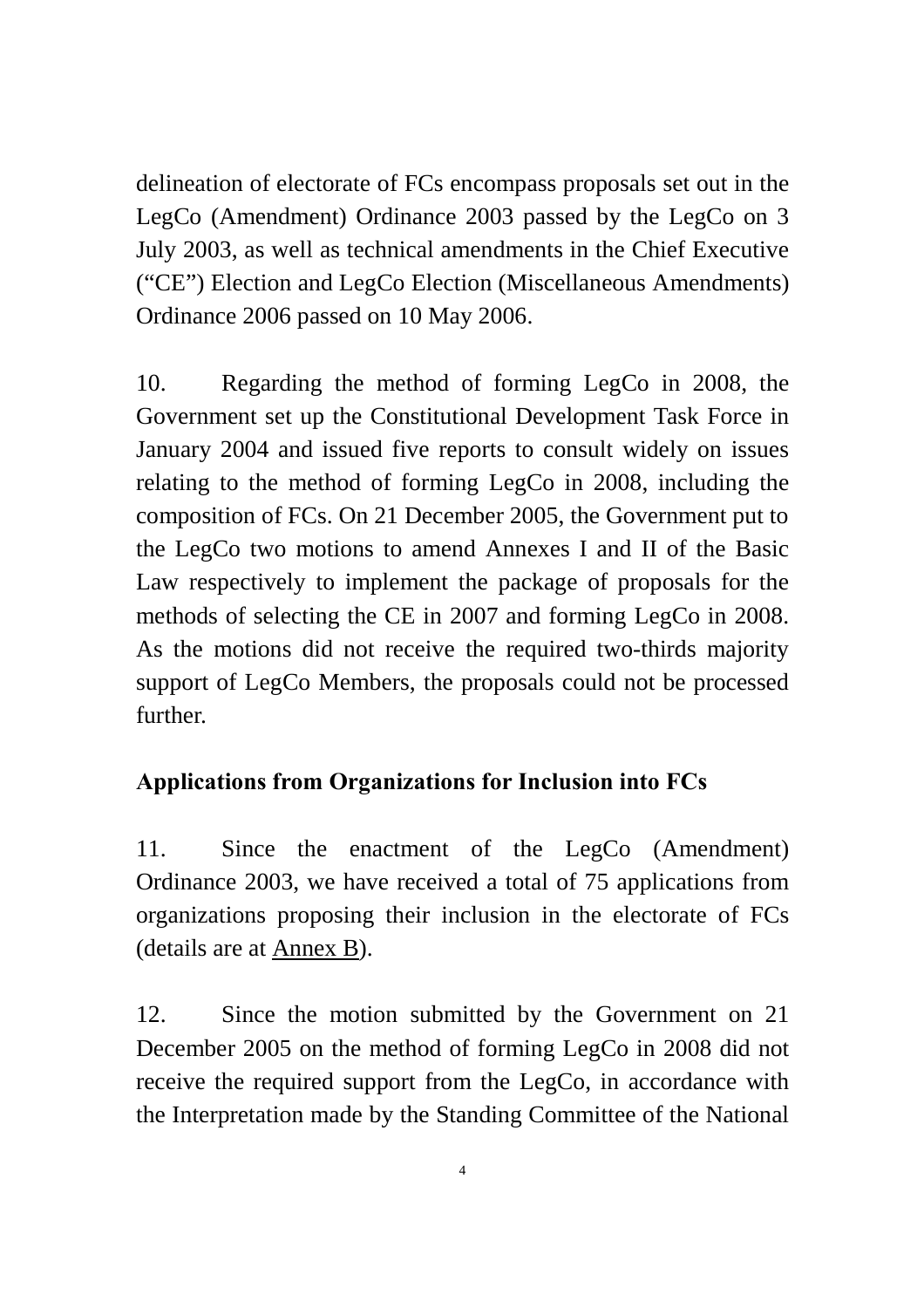People's Congress on 6 April 2004, if no amendment is made to the methods for selecting the CE and for forming the LegCo as stipulated in Annexes I and II of the Basic Law, the provisions relating to the two methods in Annexes I and II of the Basic Law will continue to apply. In the circumstances, the 2008 LegCo election will be held on the basis of the existing arrangements. Based on this approach, the number and composition of existing FCs should remain unchanged for the 2008 LegCo election, and only minor technical amendments will be made. As such, we cannot accept the applications as mentioned in paragraph 11.

#### **The Potential Electorate Size of FCs**

13. At present, the total potential electorate of the 28 FCs is 305,285, of which 212,825 or 69.7% have registered in the respective FCs as electors. The size of the potential electorate and the number of registered electors for each FC are set out at Annex C.

#### **Advice Sought**

14. Members are invited to note the information on FCs as set out above.

Constitutional and Mainland Affairs Bureau January 2008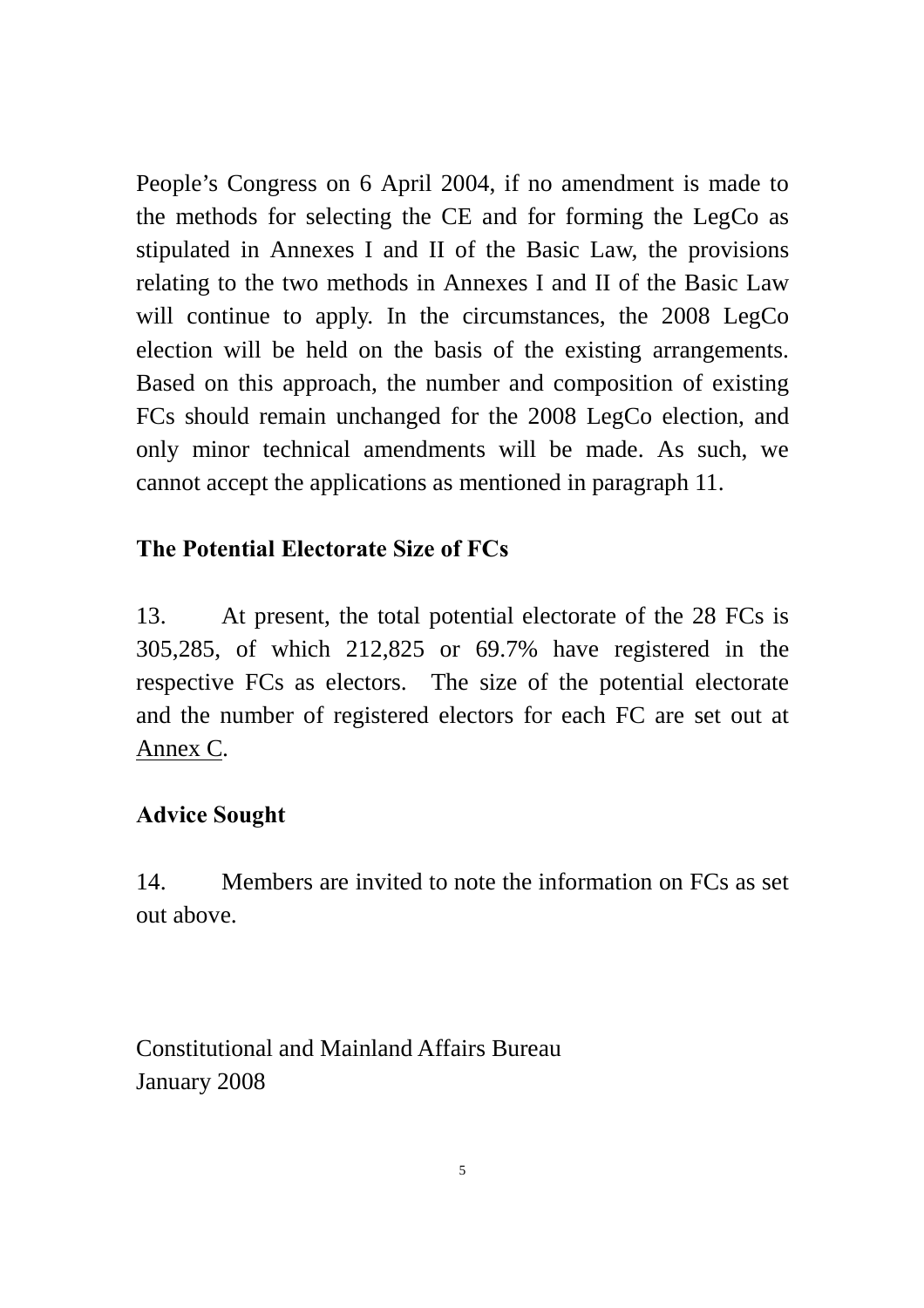### **Annex A**

# **Contribution of sectors involved in LegCo Functional Constituencies to Hong Kong's GDP (2005)**

| <b>Functional Constituencies (FCs)</b> | <b>Contribution to</b><br>GDP <sup>1</sup> |
|----------------------------------------|--------------------------------------------|
| <b>Agriculture and Fisheries</b>       | 0.1%                                       |
| Industrial (First)                     |                                            |
| Industrial (Second)                    |                                            |
| Commercial (First)                     | $6.4\%^{2}$                                |
| Commercial (Second)                    |                                            |
| <b>Textiles and Garment</b>            |                                            |
| <b>Real Estate and Construction</b>    | $7.4\%$ <sup>3</sup>                       |
| <b>Wholesale and Retail</b>            | 3.6%                                       |
| <b>Import and Export</b>               | 22.7%                                      |
| Catering                               | $2.7\%$ <sup>4</sup>                       |
| Tourism                                |                                            |
| <b>Transport</b>                       | 8.3%                                       |
| <b>Information Technology</b>          | $2.5\%$ <sup>5</sup>                       |
| Finance                                |                                            |
| <b>Financial Services</b>              | 12.8%                                      |
| Insurance                              |                                            |
| Legal                                  | 23.0% <sup>6</sup>                         |
| Accountancy                            |                                            |
| Engineering                            |                                            |
| Architectural, Surveying and Planning  |                                            |
| Education                              |                                            |
| Medical                                |                                            |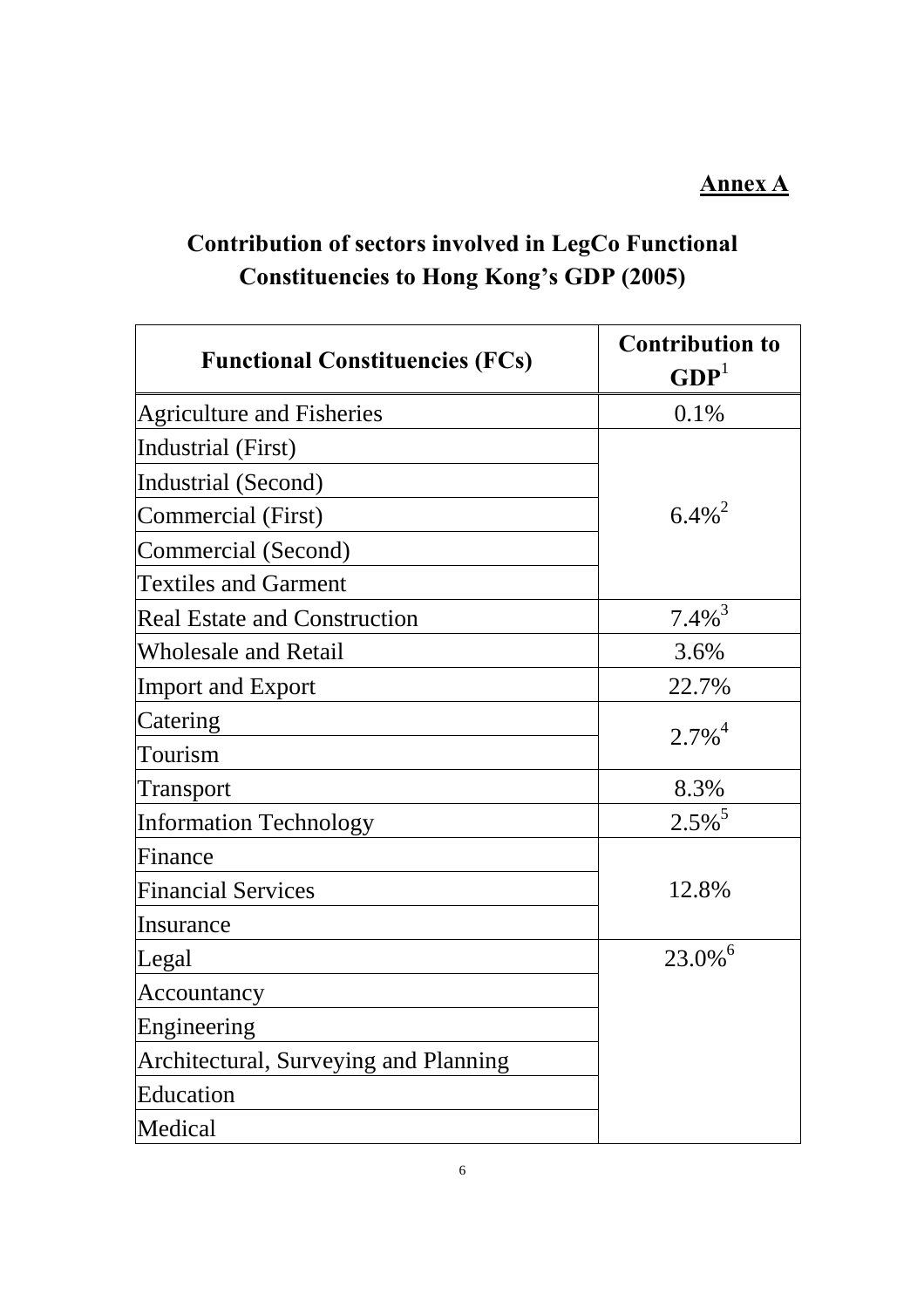| <b>Functional Constituencies (FCs)</b> | <b>Contribution to</b><br>GDP <sup>1</sup> |  |
|----------------------------------------|--------------------------------------------|--|
| <b>Health Services</b>                 |                                            |  |
| Sports, Performing Arts, Culture and   |                                            |  |
| Publication                            |                                            |  |
| Social Welfare                         |                                            |  |
| Labour                                 |                                            |  |
| Heung Yee Kuk                          | n/a                                        |  |
| District Council                       |                                            |  |
| <b>Total</b>                           | 89.5%                                      |  |

Note:

- 1. GDP figures are compiled by the Census and Statistics Department according to international statistical standards. The classification of data may not be compatible with the delineation of FCs.
- 2. The figure refers to the manufacturing, electricity, gas and water sectors. For the water sector, it refers to the Water Supplies Department. Its contribution to the GDP is relatively not significant. The Commercial FCs are involved in many sectors. Their contribution to the GDP of Hong Kong is also reflected in the figures of other FCs.
- 3. The figure also includes the business of the Housing Department.
- 4. The figure refers to the restaurants and hotels sectors. The contribution from the tourism sector other than the hotel sector,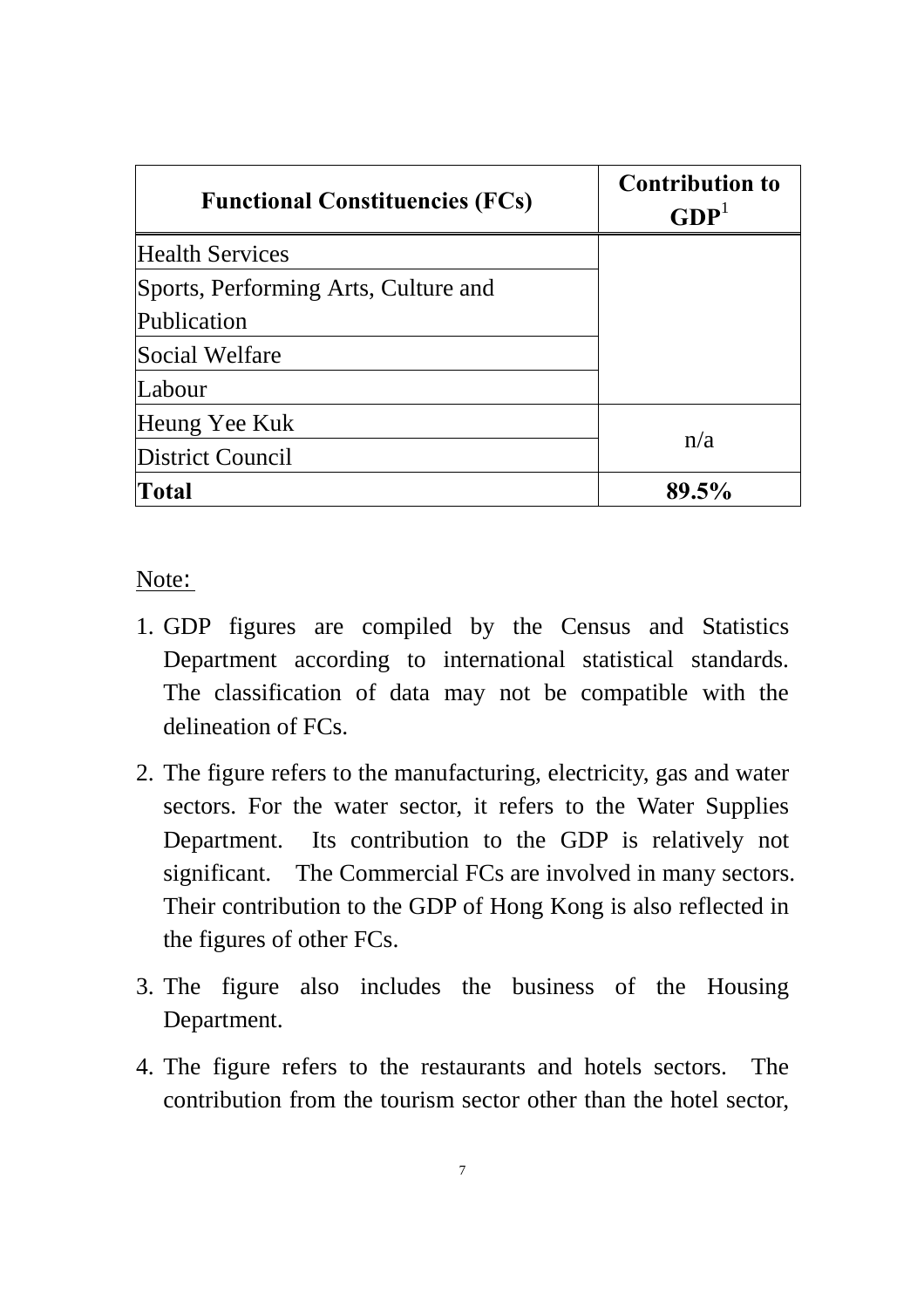(e.g. travel agencies) is included in the figure for business services and community, social and personal services. (see note 6)

- 5. The figure refers to the telecommunication and information technology related services sector. The postal and despatch service is also included.
- 6. The figure refers to business services and community, social and personal services. The figure does not include government activities which are engaged in market activities (e.g. Hong Kong Post). Publication service is also not included in the figure, as it is covered by the manufacturing sector.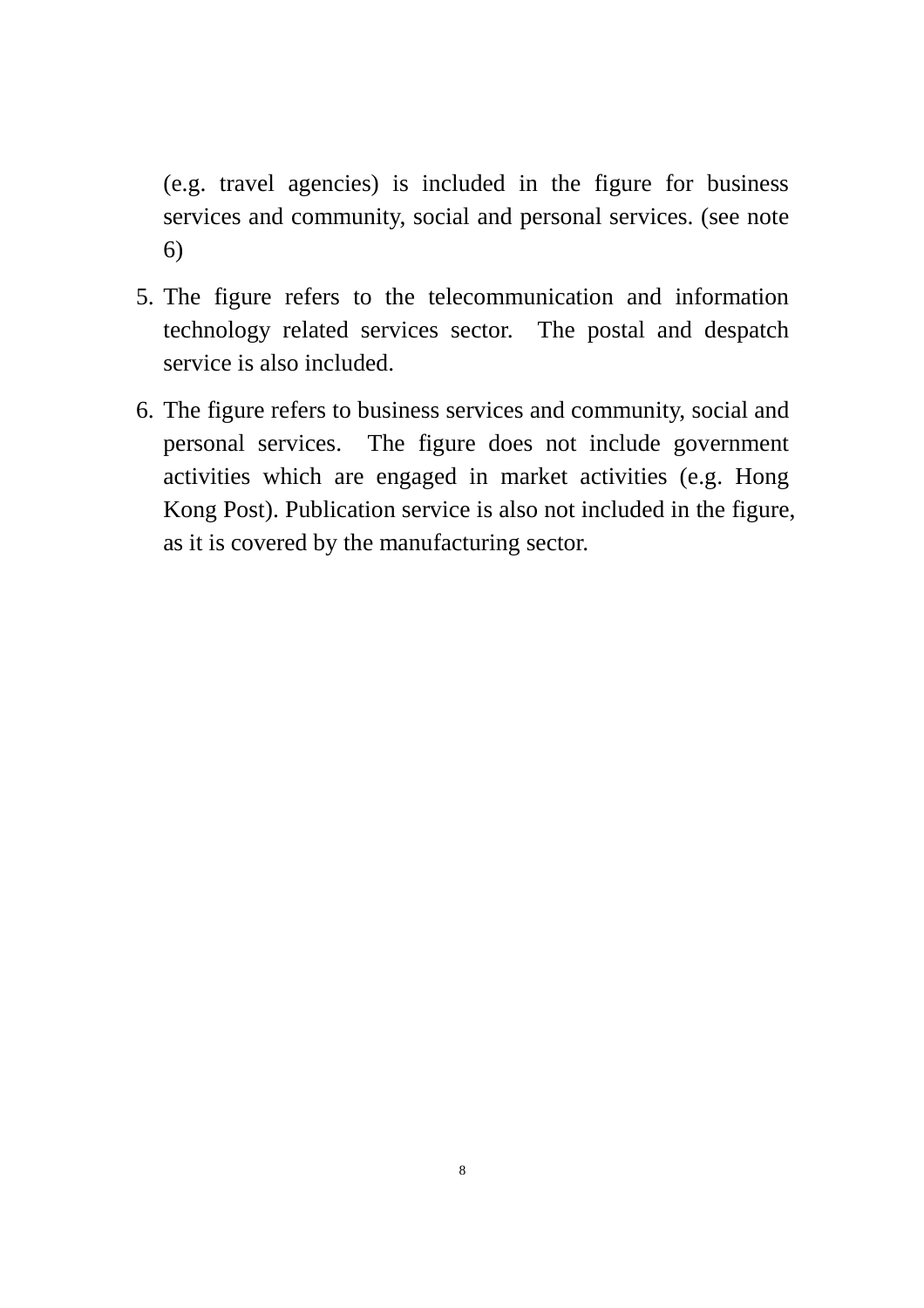### **Annex B**

# **Application Received for Inclusion into FCs since the Enactment of the LegCo (Amendment) Ordinance 2003**

|              | <b>FCs</b>                          | Number of<br><b>Applications</b> |
|--------------|-------------------------------------|----------------------------------|
| 1.           | <b>Agriculture and Fisheries</b>    | 4                                |
| 2.           | <b>Transport</b>                    | 45                               |
| 3.           | Education                           |                                  |
| 4.           | Engineering                         |                                  |
| 5.           | Social Welfare                      |                                  |
| 6.           | <b>Real Estate and Construction</b> | 2                                |
| 7.           | <b>Financial Services</b>           | $\overline{2}$                   |
| 8.           | Sports, Performing Arts, Culture    | 8                                |
|              | and Publication                     |                                  |
| 9.           | <b>Import and Export</b>            | $\overline{2}$                   |
| 10.          | <b>Wholesale and Retail</b>         | 5                                |
| 11.          | <b>Information Technology</b>       | 3                                |
| 12.          | Catering                            |                                  |
| <b>Total</b> |                                     | 75                               |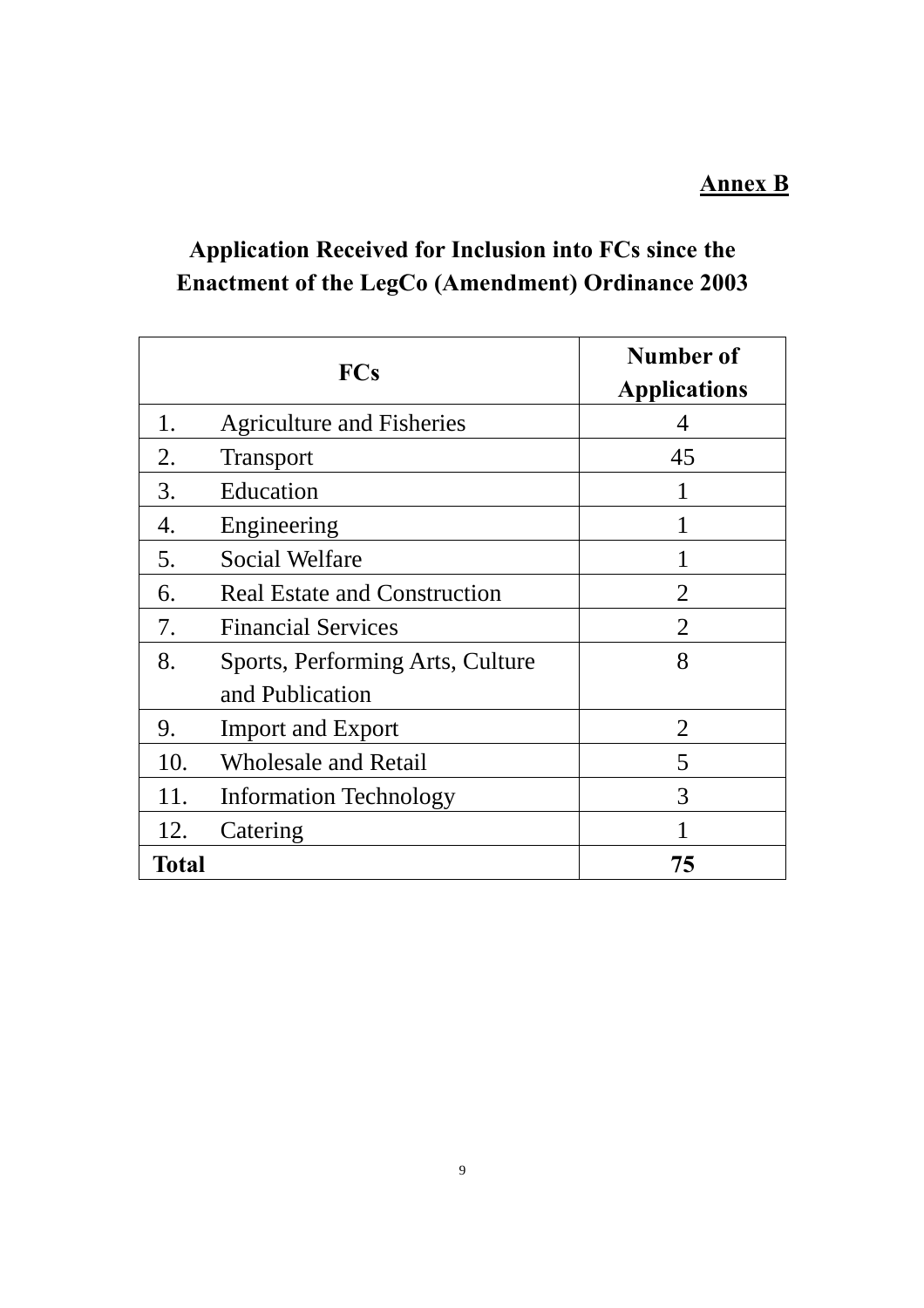### **Annex C**

|     | <b>FCs</b>                               | <b>Existing size of</b><br>potential<br>electorate <sup>1</sup> | Number of<br>registered<br>electors <sup>2</sup> |
|-----|------------------------------------------|-----------------------------------------------------------------|--------------------------------------------------|
| 1.  | Heung Yee Kuk                            | 158                                                             | 151                                              |
| 2.  | <b>Agriculture and Fisheries</b>         | 163                                                             | 160                                              |
| 3.  | Insurance                                | 172                                                             | 141                                              |
| 4.  | Transport                                | 187                                                             | 180                                              |
| 5.  | Education                                | 114,038                                                         | 84,639                                           |
| 6.  | Legal                                    | 6,923                                                           | 5,483                                            |
| 7.  | Accountancy                              | 24,633                                                          | 20,329                                           |
| 8.  | Medical                                  | 12,694                                                          | 9,954                                            |
| 9.  | <b>Health Services</b>                   | 46,419                                                          | 35,391                                           |
| 10. | Engineering                              | 8,980                                                           | 7,688                                            |
| 11. | Architectural, Surveying<br>and Planning | 6,461                                                           | 5,559                                            |
| 12. | Labour                                   | 694                                                             | 556                                              |
| 13. | <b>Social Welfare</b>                    | 12,107                                                          | 11,329                                           |
| 14. | Real Estate and                          | 979                                                             | 745                                              |
|     | Construction                             |                                                                 |                                                  |
| 15. | Tourism                                  | 1,643                                                           | 976                                              |
| 16. | Commercial (First)                       | 2,231                                                           | 1,053                                            |
| 17. | Commercial (Second)                      | 4,565                                                           | 1,752                                            |

### **The Size of the Potential Electorate and the Number of Registered Electors of FCs**

 $\frac{1}{1}$  The potential electorate size fluctuates from time to time due to changes in the membership sizes of umbrella organizations.<br> $\frac{2}{\pi}$  The number of electors

The number of electors registered on the final electoral register published in September 2007.